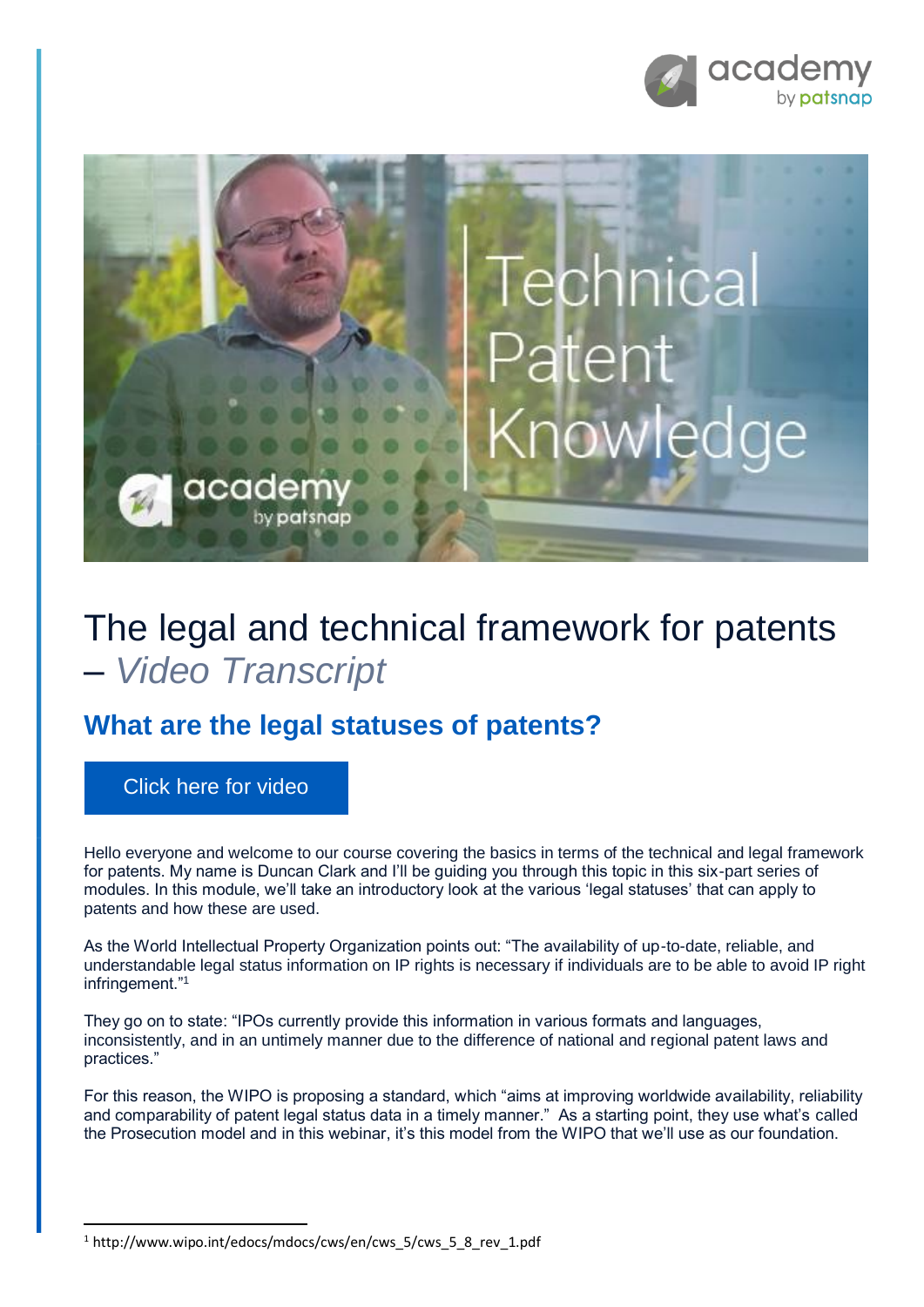

So here it is and - as we can see from the chart - the legal framework is indeed extremely complex. However, in its simplest form, we can see that there are three main legal 'top level' statuses, as described by the WIPO.

Firstly, there is active. This means that the application is pending or the IP right is in force. Then, we have the events that create a 'Not active' status: This means that the application is discontinued or the IP right is not in force.

Finally, there is 'Terminated': In this case, the discontinued application or the not-in-force IP right cannot be revived. The WIPO explains that exceptionally this state may return to "Active" or "Not active" due to a change in IP legislation, although this only applies to some jurisdictions.

It is possible to refine a search according to these different statuses. Now, let's just illustrate this with an example in PatSnap. So, I'm just going to take an application date of whenever to today and run that search.

Now if I hit 'More filters' and scroll down to legal status, we can see the different statuses, which we could use to refine our search. For example, in PatSnap, the green and orange fields (granted, pending and published) will equate to the active status in the Prosecution Model we saw a moment ago.

Meanwhile, the legal events in grey are all non-active patents – and these events include patents that have expired, that have non-payment status, that have been abandoned, withdrawn, rejected or revoked. The double status is another type of patent rejection, where the patent is believed to be a duplicate of an already patented invention.

If you are not interested in the detail, but simply want to find active versus inactive patents, you can use a simple legal status search instead. Here, in PatSnap, for example, we can see that the statuses that were in grey in the more detailed version are aggregated into 'inactive.' Active and pending are in green and orange respectively.

So if we just return to the Prosecution model briefly, we can see the search filters and how they map to this model. However, as we can also see, there are a number of other possible additional legal events that can take place during the whole process, and some of these are denoted by an 'E' on the chart. Some of these can also be tracked using patent databases, so again if we return to our filters and open up legal events, you'll see these events listed here, including for instance 'Transfer,' which will impact ownership, a topic we cover in a later module.

So in summary, it is important to know the status of a patent, whether it is active, inactive or terminated, to determine whether a specific invention or technology is protected or not.

And patent pending is worthy of note, as legal services experts, Upcounsel, explains: "Holding patent pending status is important because it allows you to begin marketing your product on the commercial market while you pursue patent status.

It also provides some control over the use of your product while warning others against attempting to file patents for substantially similar products. In order to use the patent pending notification is to apply for a provisional patent.

It's important to note that the words "patent pending" carry no formal legal significance. The term just communicates that you are pursuing a patent and have filed a provisional patent or a patent application. It is this provisional patent or application that protects you for a brief period of time, with protections similar to a regular patent."<sup>2</sup>

So there we have it, a brief introduction to the legal framework surrounding patents. In the next module, we'll turn our attention to the notion of patent families.

But in the meantime, thanks for watching.

**.** 

<sup>&</sup>lt;sup>2</sup> https://www.upcounsel.com/difference-between-patent-and-patent-pending